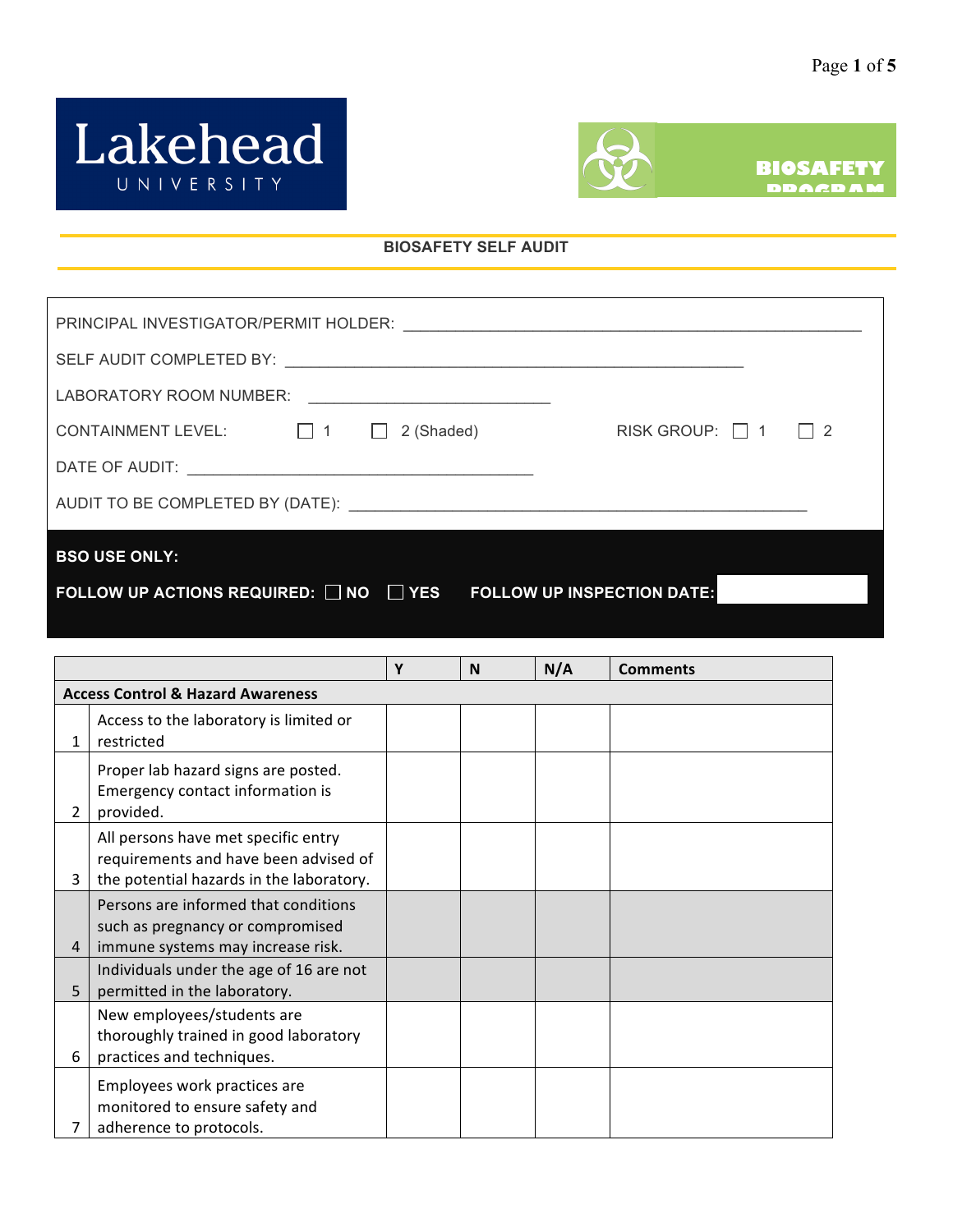| 8  | Appropriate protective equipment (as<br>per protocols) is available to lab<br>workers and visitors.                                                                                        |  |  |
|----|--------------------------------------------------------------------------------------------------------------------------------------------------------------------------------------------|--|--|
| 9  | Workers are trained in post exposure<br>protocols.                                                                                                                                         |  |  |
| 10 | Material Data Sheets are available and<br>current.                                                                                                                                         |  |  |
|    | <b>Laboratory Design</b>                                                                                                                                                                   |  |  |
| 11 | The laboratory is designed to permit<br>general cleaning and housekeeping and<br>is clean, neat and organized.                                                                             |  |  |
| 12 | There is no evidence of cracked surfaces<br>or need for general repair (leaking<br>pipes, tiles lifted).                                                                                   |  |  |
| 13 | Bench tops are impervious to liquids<br>and resistant to alkali, acids, organic<br>solvents and heat.                                                                                      |  |  |
| 14 | The surfaces of walls, floors and ceilings<br>are impervious to liquids and readily<br>cleanable.                                                                                          |  |  |
| 15 | Floors are slip resistant.                                                                                                                                                                 |  |  |
| 16 | Windows are closed and sealed<br>(permanently or with a screen).                                                                                                                           |  |  |
| 17 | All components of essential services<br>requiring maintenance or replacement<br>are located outside of the facility, (i.e.<br>circuit breakers, gas shut off) or are<br>easily accessible. |  |  |
| 18 | Dedicated hand washing facility is<br>located near each laboratory exit<br>(hands-free preferred).                                                                                         |  |  |
| 19 | Air flow is sufficient to exhaust vapours<br>of flammable liquids and dangerous<br>chemicals.                                                                                              |  |  |
| 20 | Fume hoods are not the sole means of<br>air exhaust. Regular maintenance<br>program is in place.                                                                                           |  |  |
| 21 | Appropriate storage areas are available<br>for lab coats, hazardous chemicals and<br>to prevent build up of clutter.                                                                       |  |  |
| 22 | Alarmed equipment is identified and<br>emergency contact information is<br>affixed to the equipment.                                                                                       |  |  |
| 23 | Office areas are located away from<br>work area.                                                                                                                                           |  |  |
| 24 | Food and drink for consumption are<br>stored outside of laboratory.                                                                                                                        |  |  |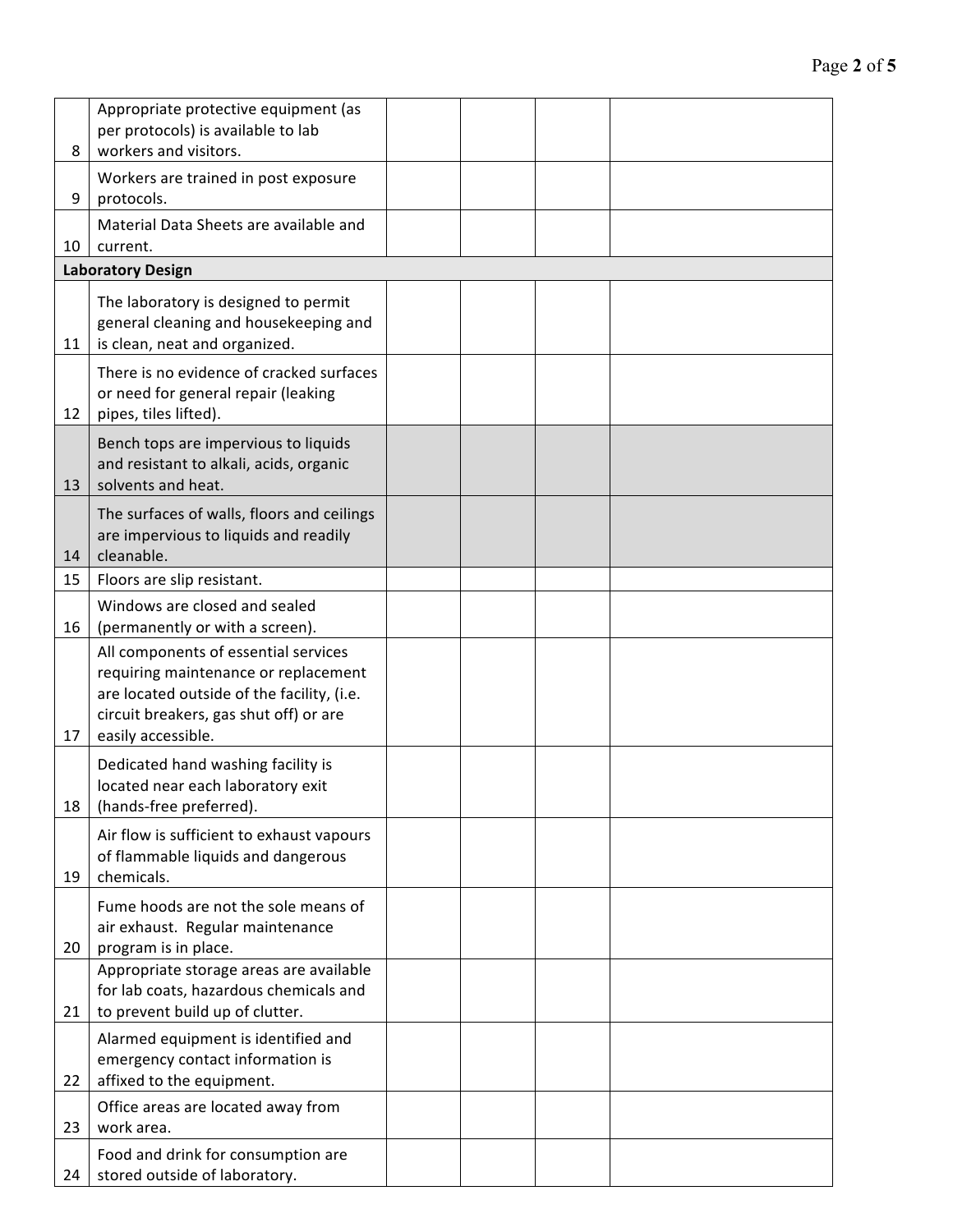| I Emergency systems are in place: fire, |  |  |
|-----------------------------------------|--|--|
| 25 eyewash, and shower.                 |  |  |

|    | <b>OPERATIONAL PROCEDURES</b>                                                                                                                            |  |  |
|----|----------------------------------------------------------------------------------------------------------------------------------------------------------|--|--|
| 26 | Long hair is tied back during laboratory<br>work.                                                                                                        |  |  |
| 27 | Lab coats are worn, buttoned, with<br>sleeves tucked into gloves when<br>working with infectious material.                                               |  |  |
| 28 | Gloves are changed frequently when<br>working with infectious material and<br>before working with "clean" equipment<br>and after possible contamination. |  |  |
| 29 | Hands are washed after removing<br>gloves, routinely throughout the day,<br>after possible exposure and prior to<br>leaving the lab.                     |  |  |
| 30 | Received samples are inspected for<br>damage, opened in the BSC, surfaces<br>decontaminated and supporting<br>documentation verified.                    |  |  |
| 31 | All procedures with a high potential for<br>creating aerosols or using high<br>concentrations of an infectious agent<br>are performed in a BSC.          |  |  |
| 32 | Before work in a BSC is initiated, start<br>up procedures including surface<br>decontamination, inward air flow and<br>purging are completed.            |  |  |
| 33 | Appropriate BSC shut down procedure<br>is in place and followed.                                                                                         |  |  |
| 34 | Equipment inside a BSC is such that air<br>flow is not impeded. Air grilles are not<br>obstructed.                                                       |  |  |
| 35 | All manipulations are performed at<br>least four inches inside a BSC. Rapid<br>movements are avoided.                                                    |  |  |
| 36 | When rotating or moving equipment in<br>a BSC, it is prohibited to perform any<br>other manipulations in the cabinet.                                    |  |  |
| 37 | Mechanical pipetting devices are used.<br>Mouth pipetting is never used and<br>prohibited. All pipettes are "to deliver."                                |  |  |
| 38 | Used pipettes are submerged<br>horizontally in a suitable disinfecting<br>solution, inside a BSC, or are disposed<br>after use.                          |  |  |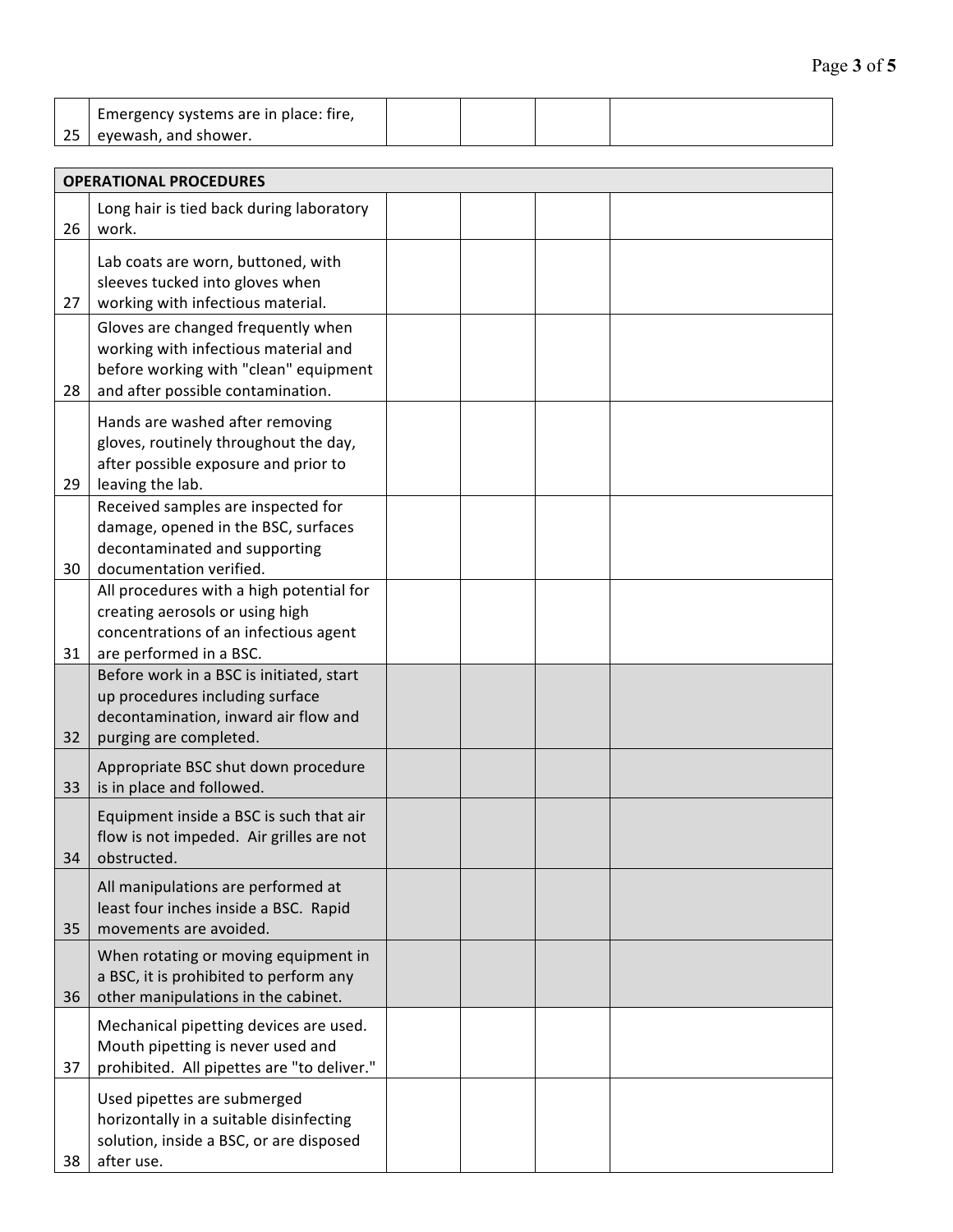| 39       | Needles are not bent, sheared or<br>recapped prior to disposal. Used<br>needles are not reused.                                                                                                                                            |  |  |
|----------|--------------------------------------------------------------------------------------------------------------------------------------------------------------------------------------------------------------------------------------------|--|--|
| 40       | When transferring infectious material<br>from pipette to petri dish or bottle, the<br>liquid is released as close as possible to<br>the receptacle, or allowed to run down<br>the wall, never from a height.                               |  |  |
| 41       | Sharp containers are never filled past<br>the marked line.                                                                                                                                                                                 |  |  |
| 42       | When possible, capped leak proof tubes<br>and bottles are used when working<br>with/or storing infectious agents. The<br>use of glass is minimized.                                                                                        |  |  |
| 43       | All infectious agents are transported in<br>unbreakable, leak proof containers<br>suitable for decontamination.                                                                                                                            |  |  |
| 44       | Magnetic stir bars are added before<br>liquid.                                                                                                                                                                                             |  |  |
| 45       | Inoculating loops are cooled before<br>they are inserted into a liquid culture.<br>Micro incinerators or pre-sterilized<br>loops are used.                                                                                                 |  |  |
|          | When withdrawing a needle from a<br>stoppered bottle, the needle and bottle<br>are wrapped with a disinfectant soaked<br>absorbent. Air bubbles are expelled                                                                               |  |  |
| 46<br>47 | into such absorbent.<br>Sonicating, mixing, grinding and<br>blending utilize equipment with gasket<br>lids and leak proof bearings. Vortexing<br>is used instead of tipping to mix.<br>Aerosols are allowed to settle prior to<br>opening. |  |  |
| 48       | Centrifuges are: properly serviced,<br>maintained, interlocked and balanced.<br>Regularly checked for stress, damage<br>and decontaminated. Checks recorded.                                                                               |  |  |
| 49       | When working with cryogenic materials<br>appropriate PPE is used: face shields,<br>apron, insulated gloves. Samples are<br>introduced slowly to prevent splatter,<br>containers are not over-filled.                                       |  |  |
| 50       | Compressed gas cylinders are securely<br>stored away from exits, leak tested and<br>correct gauges used.                                                                                                                                   |  |  |
| 51       | Radioactive work is undertaken in<br>compliance with the Radiation Safety<br>Program and permit requirements.                                                                                                                              |  |  |